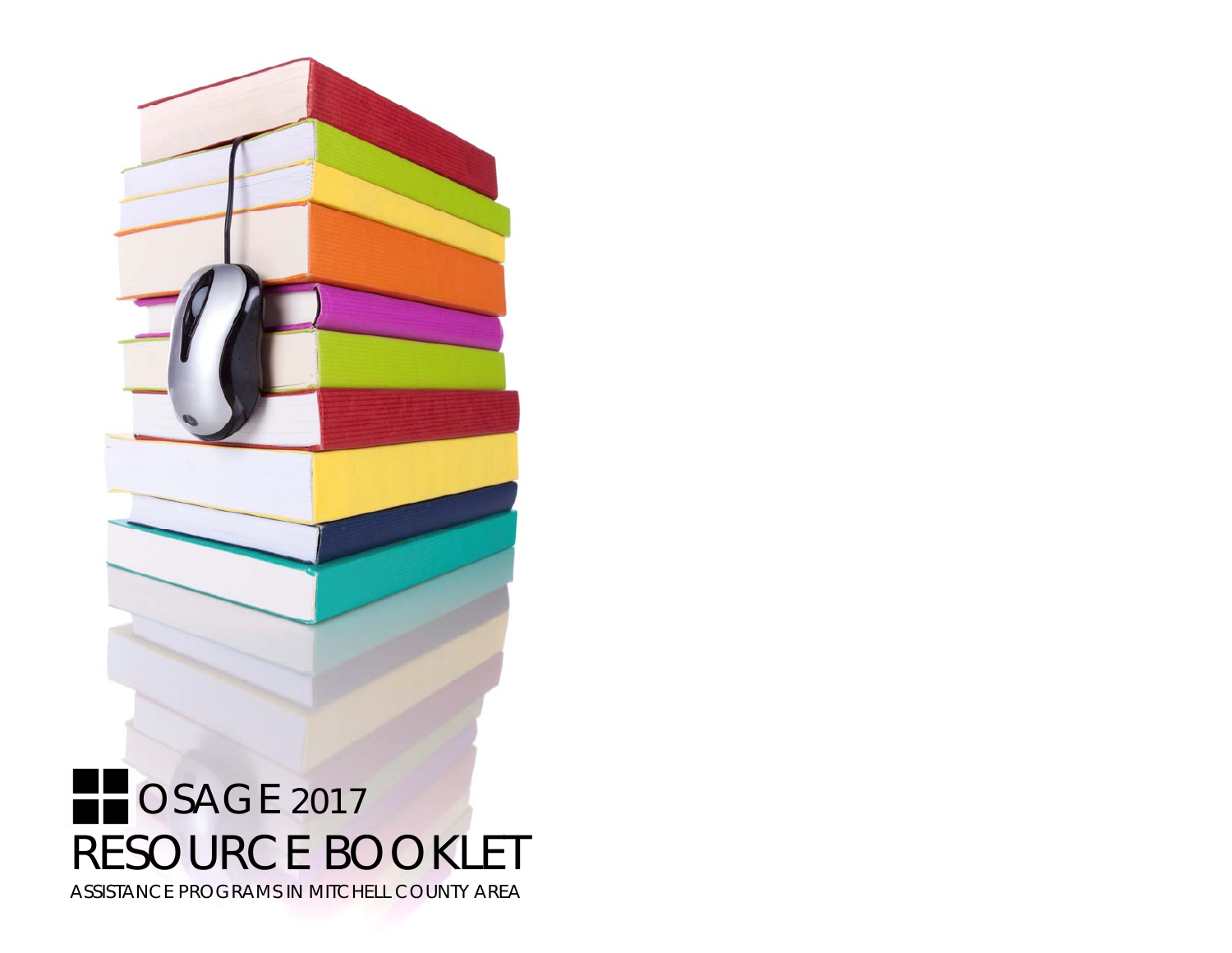This Resource Guide was compiled by the Care Ministry at Prairie Lakes Church as a helpful resource for those seeking assistance for their individual needs. It offers easy access to a listing of agencies, their area of assistance and contact information.

## AREAS OF ASSISTANCE…………. 2

## AGENCY SUMMARIES…………… 5

# AREAS OF ASSISTANCE

### **Adult Services**

2

- Cedar Valley Friends of the Family
- Department of Human Services
- Domestic/Sexual Assault Outreach Center
- Hope House
- Legal Aid

## **Cash Assistance**

- Mitchell County General Assistance
- North Iowa Community Action Organization (NICAO)
- Salvation Army

## **Counseling & Mental Health Services**

For counseling resources to meet your specific concerns, please contact *care@prairielakeschurch.org.*

- Catholic Charities
- Cedar Valley Mental Health Center
- Families First Counseling Services
- Mental Health America
- WellSource

## **Disability Assistance**

- Children At Home Program
- Comprehensive Systems
- County Social Services
- Mitchell County Public Health
- Northern Trails AEA Early Intervention
- Rural Development Housing

## **Elderly Services**

- Mitchell County Public Health
- Rural Development Housing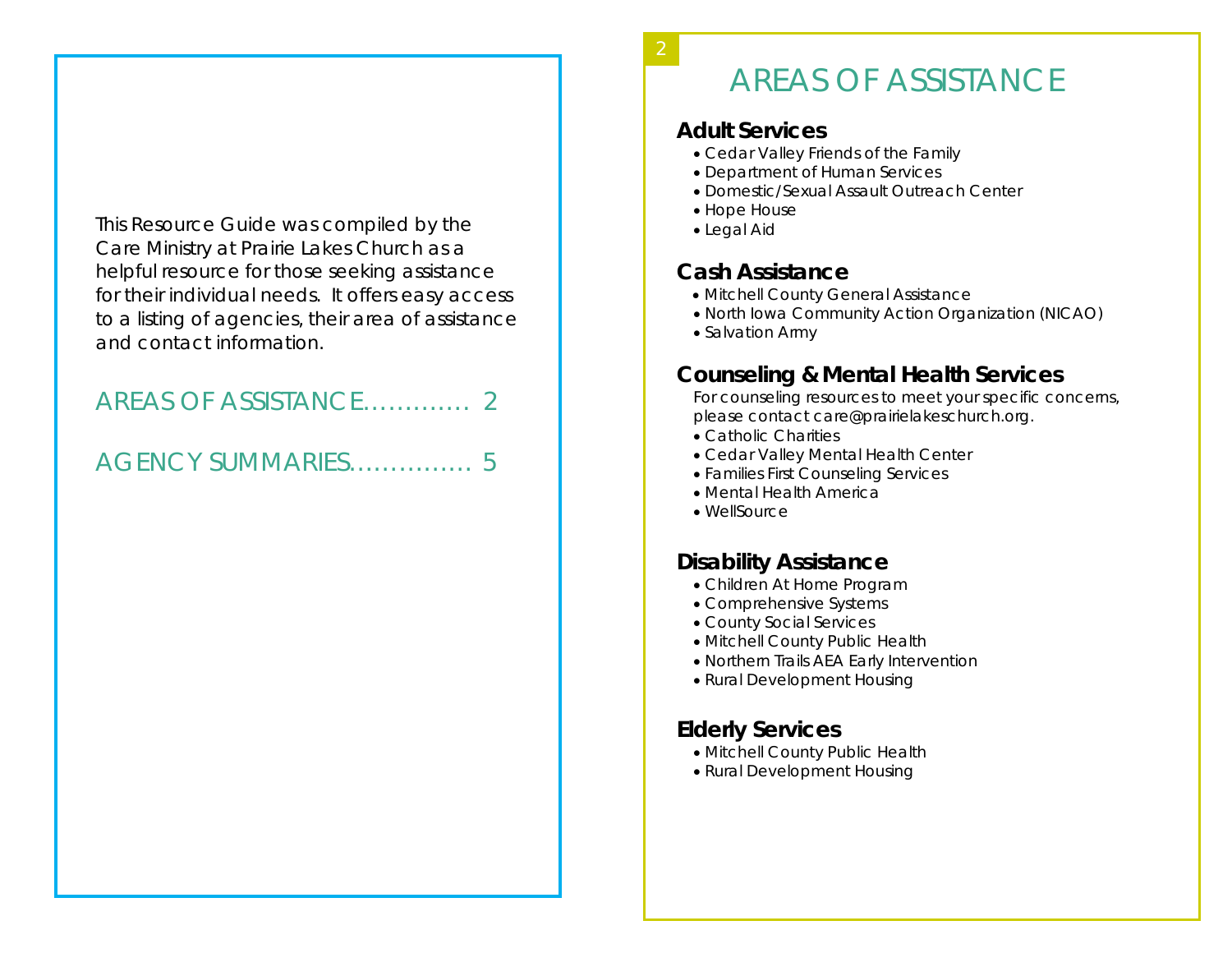### **Family Services**

- Bridges Mentoring Program
- Catholic Charities
- Child Care Resource and Referral
- Court Appointed Special Advocate Program (CASA)
- Early Access (0-36 Months)
- Early Intervention through LSI
- Families First Counseling Services
- Families Together
- Family Investment Program
- Francis Lauer Youth Services
- Head Start and Early Head Start
- Iowa KidsNet
- ISU Extension Mitchell County
- Northern Trails AEA Early Intervention
- Our Kids Count
- Parent Partners
- Salvation Army

## **Financial**

North Iowa Community Action Organization (NICAO)

## **Food Assistance**

- Mitchell County Services Building
- Mobile Food Pantry
- Salvation Army
- Share Iowa Program
- Women, Infants and Children (WIC) Supplemental Food Program

### **Health Care Services**

- Allen Women's Health
- Caring Pregnancy Center
- Dental Service for Children
- Family Planning Services
- Immunization Clinic
- Maternal Health Program
- Maternal and Child Health Program
- Medicaid/Title XIX
- Mitchell County Public Health
- Public Health/Home Health Care

## **Housing Assistance**

- Charles City Housing Authority
- Iowa Rental Help/Homeless Prevention and Rapid Re-housing
- North Iowa Regional Housing Authority
- Rural Development Housing

## **Job Assistance**

- Iowa Vocational Rehabilitation Services (IVRS)
- Iowa Works
- Promise Jobs

## **Rehabilitation Services**

- Covenant Horizons
- Hope House
- Pathways Behavioral Services
- Prairie Ridge Addiction Treatment Services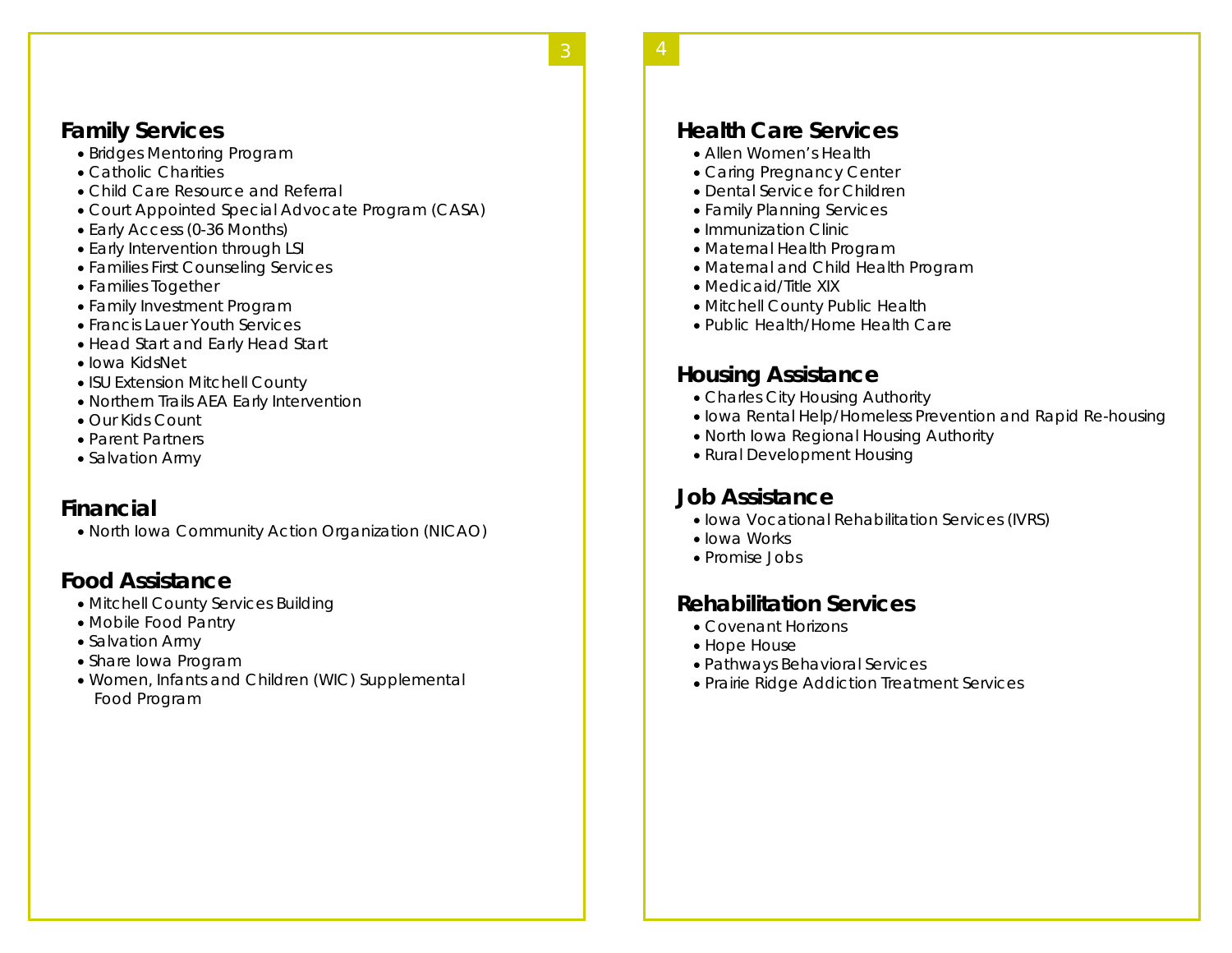# AGENCY SUMMARIES

**4** 5

### **Allen Women's Health**

91 E Bremer Ave Waverly, IA 319.352.1591 Provides family planning including birth control and prenatal care, gynecological services, education and many other services.

### **Bridges Mentoring Program**

833 Ash St PO Box 131 Osage, IA 641.732.3566 bridgesmentoring.com Community-based mentoring program serving the Osage, Riceville and St. Ansgar school districts.

### **Catholic Charities**

641.424.9683 catholiccharitiesdubuque.org Some of the services include mental health counseling for individuals, families and couples, adoption services, pregnancy counseling, refugee resettlement, post-abortion counseling and disaster relief.

### **Cedar Valley Friends of the Family**

PO Box 784 Waverly, IA 800.410.7233 (24-hour crisis hotline) / 319.352.0037 cvfriendsofthefamily.org Cedar Valley Friends of the Family provides free confidential services for persons affected by domestic violence and sexual assault. Some of the services include a 24-hour crisis line, emergency shelter and transportation, crisis counseling, medical advocacy, legal advocacy, support groups and transitional housing.

6 **5** 

### **Cedar Valley Mental Health Center**

111 10th St Waverly, IA 319.352.2064 Provides services to all ages including individual, family and group counseling as well as psychiatric counseling.

### **Charles City Housing Authority**

501 Terrace S Charles City, IA 641.228.6661 Provides affordable housing and building community partnerships with other agencies.

### **Child Care Resource and Referral**

910 E Main St New Hampton, IA 641.394.4854 A community-based organization that offers resources, advocacy and education to the community to provide accessible and affordable child care services. Services are available to parents, child care providers, employers and the community.

### **Children At Home Program**

1206 S Main St Charles City, IA 641.2285713

A program that is dedicated to assisting families with support and services they need, including adapted clothing and equipment, counseling, home modification, parent education, recreation, respite and child care, special foods, transportation and emergency services.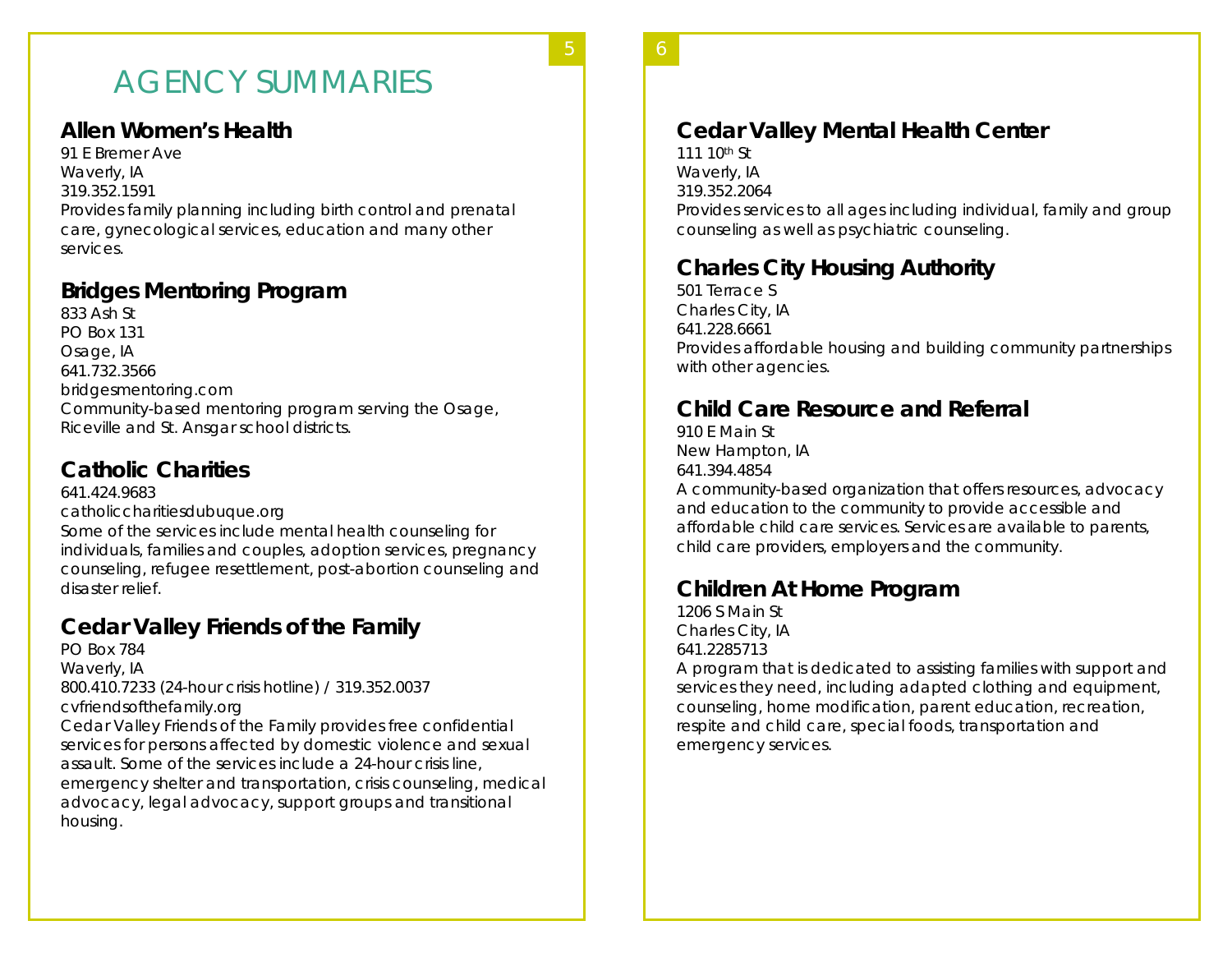### **Comprehensive Systems**

1700 Clark St Charles City, IA 641.228.4842 An accredited, community-based private, non-profit Iowa corporation providing residential and employment services to individuals with special needs. Services include residential, vocational and volunteer experiences.

**6** 7

### **County Social Services**

415 Pleasant St Osage, IA 641.832.2615 Provides financial support for mental health and disability services programs to individuals in North Central and Northeastern Iowa.

### **Court Appointed Special Advocate Program (CASA)**

866.295.5262 –Floyd and Mitchell Counties childadvocacy.iow.gov

Commissions trained community volunteers to serve as an effective voice in court for abused and neglected children, strengthening efforts to ensure each child is living in a safe, permanent and nurturing home. CASA volunteers are appointed by a judge to assess all aspects of the assigned child's life, prepare detailed reports to the court and monitor the court's orders.

## **Covenant Horizons**

2101 Kimball Ave, Suite 200 Waterloo, IA 319.272.2873

A family-centered recovery program for drug, alcohol and substance abusers and their families. A wide variety of trained professionals work together to facilitate the treatment program and coordinated approach that addresses the physical, emotional, and spiritual toll taken by drug, alcohol and substance abuse.

100 1st St NW, Suite 200 Mason City, IA 800.657.5856

North Iowa Community Action Organization employs two licensed dental hygienists who are available to serve WIC-enrolled infants or children and their siblings and maternal health clients. Services include education regarding improved oral health for infants and children, prenatal oral health education, dental screening, toothbrushes, fluoride varnish and assistance in finding other dental services.

8 **7** 

### **Department of Human Services**

1206 S Min St Charles City, IA 641.228.5713

### **Domestic/Sexual Assault Outreach Center**

515.955.1958 Crisis Line: 515.573.8000 / 888.356.2006

A crisis shelter and home for victims of domestic violence and sexual assault. They provide safe and confidential services including shelter, counseling, food, clothing and transportation. Financial assistance for emergency housing is also available.

## **Early Access (0-36 Months)**

404 N Jackson Charles City, IA 800.645.3019 319.273.8200 —Cedar Falls office with full-time secretary Early Access is a partnership for families and children ages 0-3 to provide a working relationship between staff and parents to help identify, coordinate and recognize necessary services for children to grow and develop.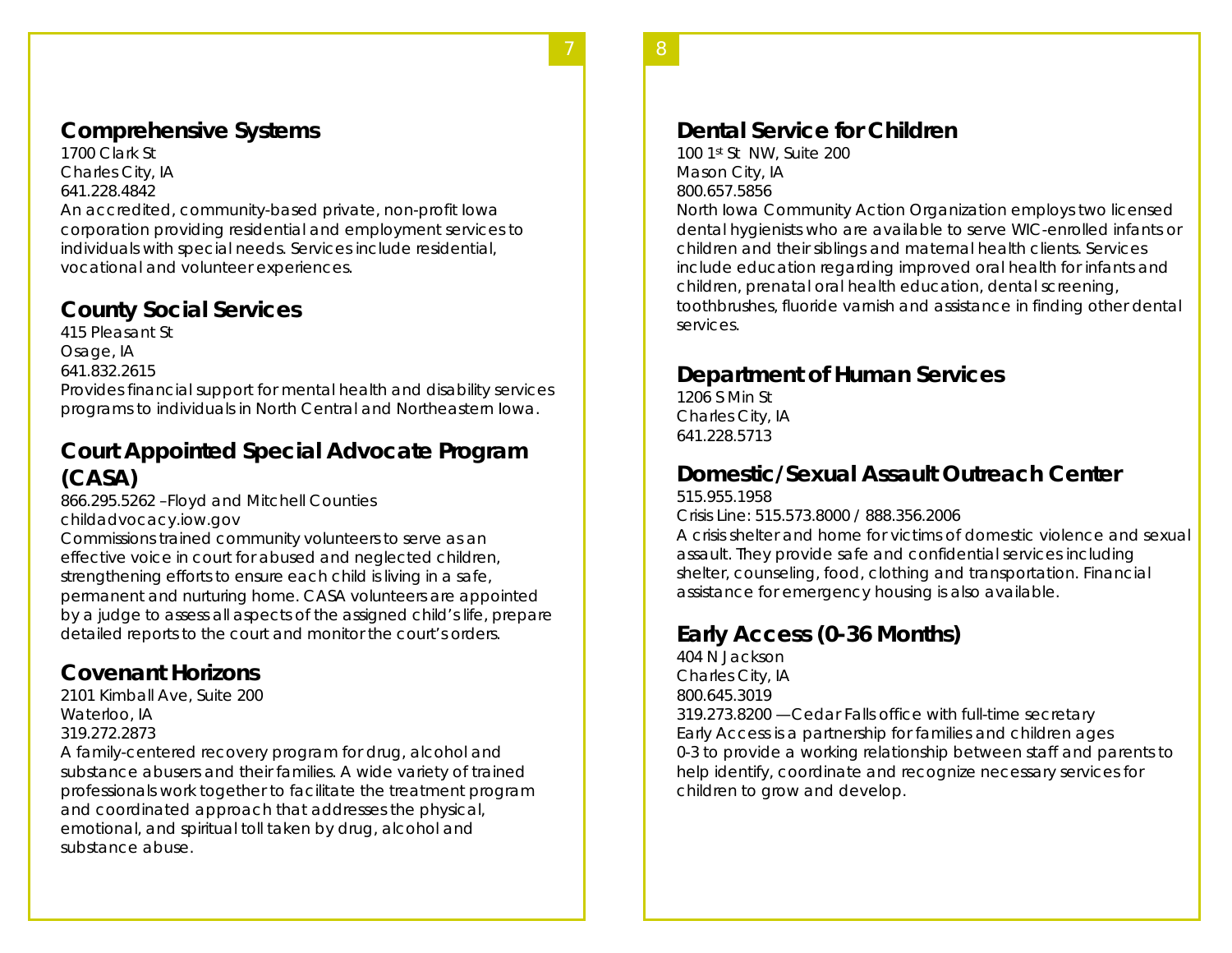### **Early Intervention through LSI**

### 641.228.8030

The goal of this program is to decrease the number of foster or shelter placements for youth, prevent families from entering the traditional DHS/juvenile court system and be a potential referral source for families who have moderate to high risk for abuse.

**8** 9

## **Families First Counseling Services**

111 Plaza Circle Waterloo, IA 319.4330.395 A family-centered service provider offering individual services,

family counseling, crisis intervention and psychological testing.

### **Families Together**

705 3rd Ave Charles City, IA 641.228.8030

An in-home visitation program dedicated to strengthening and preserving the family. Families Together staff can help with skill development to help cope with family demands, referrals to community resources, creative ways to interact with your child, guidance and support and other services that are useful to area families. This is a voluntary and free service.

### **Family Investment Program**

Provides cash assistance to needy families as they become self-supporting so that children may be cared for in their own homes or in the homes of relatives.

### **Family Planning Services**

1001 1st St NW Mason City, IA 800.657.5856 –Floyd and Mitchell County Services include birth control counseling and exams, pregnancy testing and counseling, pap smears, sexually transmitted disease treatment and genetic counseling referrals.

### **Francis Lauer Youth Services**

50 N Eisenhower Ave Mason City, IA 641.423.7362 francislauer.com Assists children, families and individuals with a variety of needs including, but not limited to, individual, family and group counseling, emergency services and shelter, outreach service and transitional services.

### **Head Start and Early Head Start**

404 N Jackson Charles City, IA 641.228.4515 Aims to provide comprehensive early childhood education, health, nutrition and parent involvement services to low-income children and their families.

10 **9** 

### **Hope House**

805 Wisconsin St Charles City, IA 641.228.7453 Provides services based on AA principles. Meetings include Alcoholics Anonymous, Narcotics Anonymous, Co-dependency support group and Emotions Anonymous.

### **Immunization Clinic**

415 Pleasant St, Suite 100 Osage, IA 641.832.3500 mchhcph.com The clinics provide necessary immunizations for children at a low cost.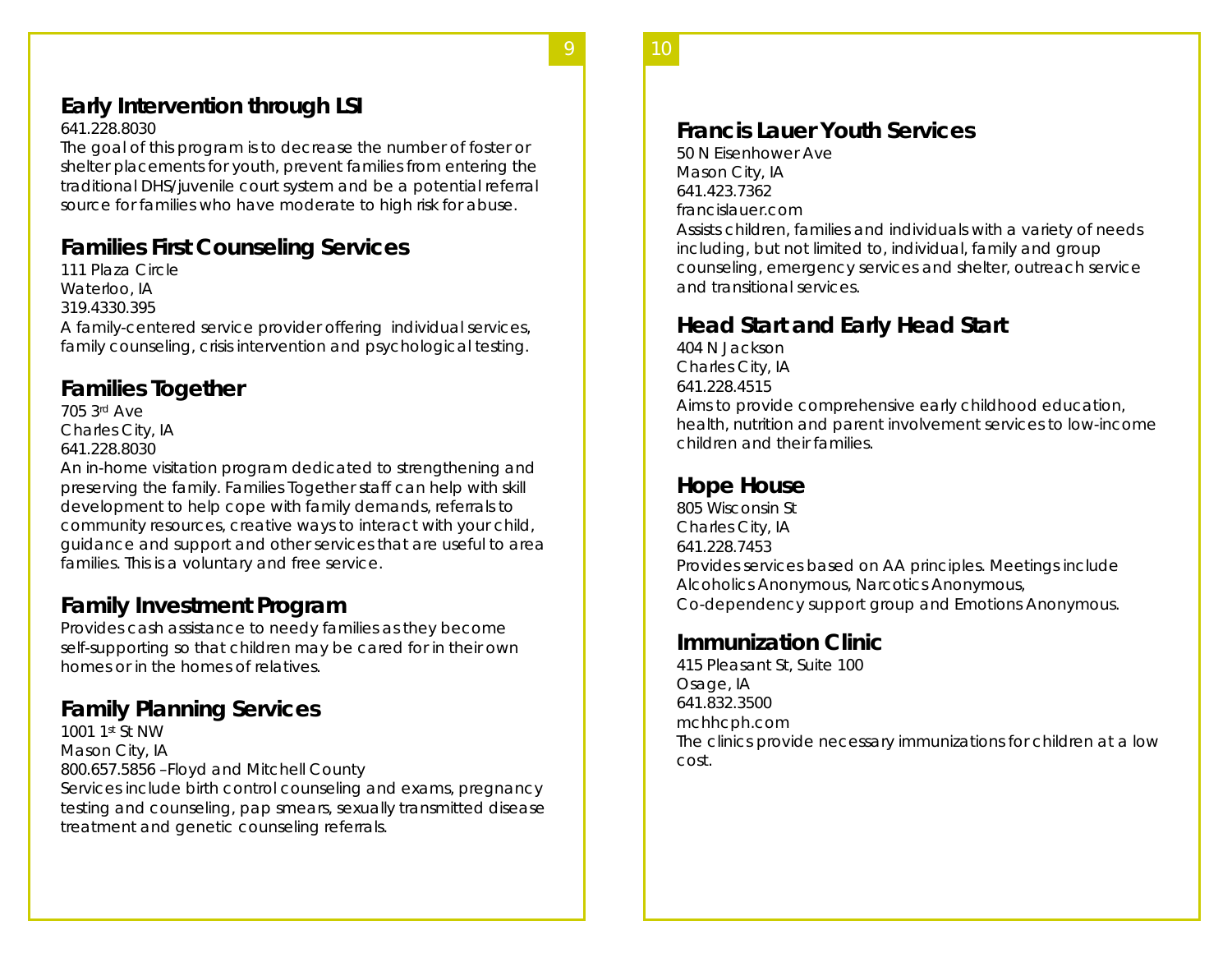### **Iowa KidsNet**

800.243.0756

iowakidsnet.com

A statewide partnership of six Iowa agencies dedicated to the safety and permanency of children and families through foster care, adoption and reunification with birth families. Iowa KidsNet offers free support services to foster and adoptive families.

**10** 11

### **Iowa Rental Help/Homeless Prevention and Rapid Re-Housing (HPRP)**

218 5th St SW Mason City, IA 641.242.4155 or 866.599.3155 Provides temporary financial assistance and other services to either prevent households from becoming homeless or to help those experiencing homelessness to be re-housed and stabilized.

## **Iowa Vocational Rehabilitation Services (IVRS)**

600 S Pierce Ave Mason City, IA 641.422.1551

Provides counseling and guidance, training and job placement assistance for persons identified as having a diagnosed disability.

## **Iowa Works**

600 S Pierce Ave Mason City, IA 641.422.1524

The Workforce Development Center staff will direct you to computer software, publications and Internet sites that can help you research careers, schools and communities and obtain information regarding current workforce trends. Services include job information, resume service, typing tutorial, job placement assistance and unemployment insurance.

## **ISU Extension Mitchell County**

315 Main St Osage, IA 641.732.5574 The Mitchell County Extension Council, county staff and ISU Extension and Outreach staff work together to provide research-based learning opportunities for their citizens.

12 **13** 

## **Legal Aid**

800.532.1275

Iowa Legal Aid is a nonprofit organization that provides critical legal assistance to low-income Iowans who have nowhere else to turn.

## **Maternal and Child Health Program**

1010 S Grand, Suite 1 Charles City, IA 800.657.5856 Program includes a variety of services focused on promoting healthy children, healthy families, and communities by advocating early and continued prenatal care and medical care throughout childhood, focusing on any special needs identified.

### **Maternal Health Program**

509 State St Osage, IA 800.657.5856

An educational program for pregnant women that provides up-to-date pregnancy-related information and assistance in obtaining financial, medical, nutritional and dental services.

## **Medicaid/Title XIX**

1206 S Main St Charles City, IA 641.228.5713 Medicaid is a program that pays for covered medical and health care costs of people who qualify. A wide range of medical and health care services are available through the Medicaid program.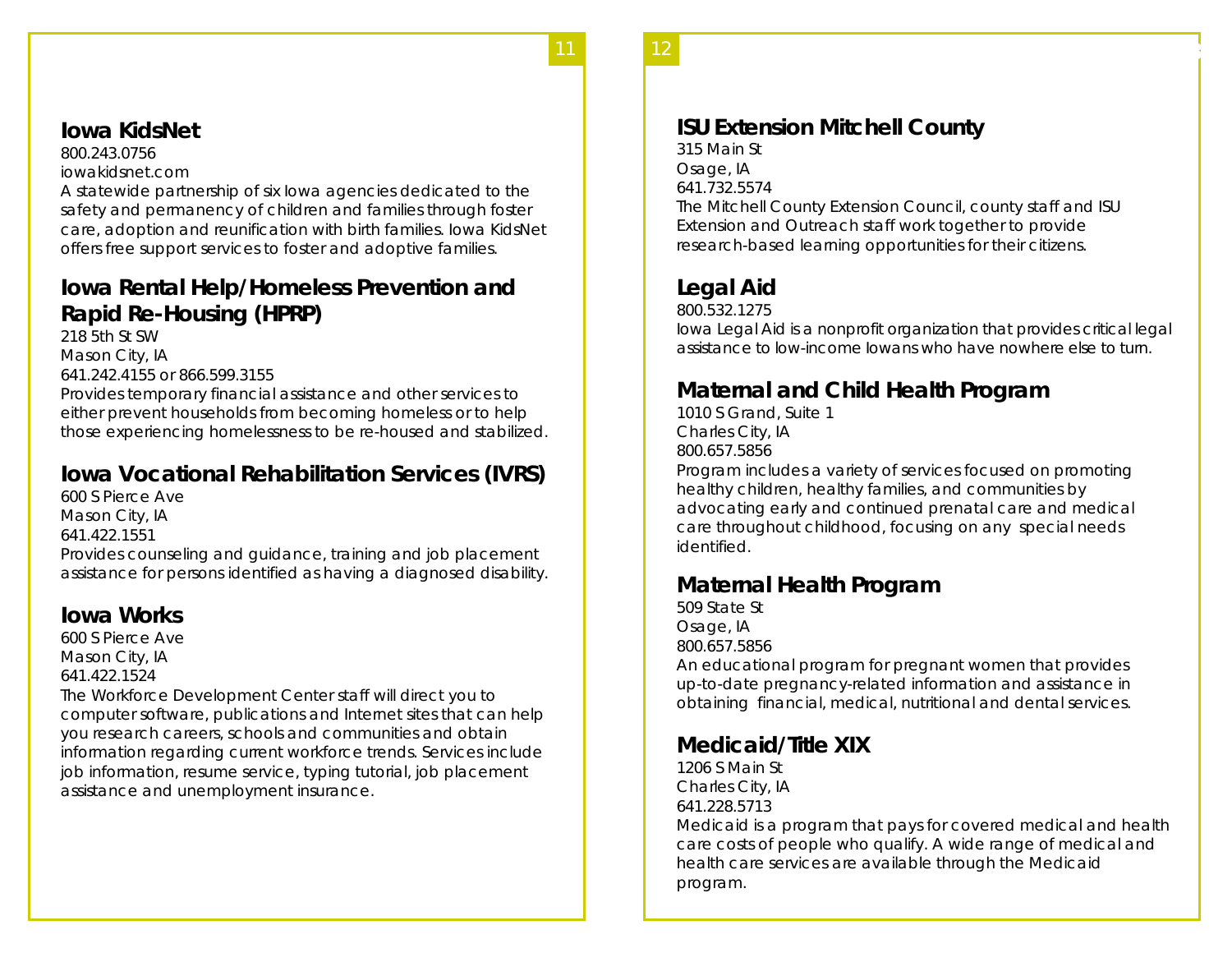### **Mental Health America**

800.969.6642

mentalhealthamerica.net

Programs promote mental health, prevent mental and substance use conditions and achieve victory over mental illnesses and addictions through advocacy, education, research and service.

**13 13** 

### **Mitchell County General Assistance**

418 Pleasant St Osage, IA 641.732.5861 General assistance provides financial assistance to those in need with income restrictions.

### **Mitchell County Public Health**

415 Pleasant St Suite 100 Osage, IA 641.832.3500 Home Health Care provides for the nursing needs of people recovering from hospitalizations or those who may need assistance in activities of daily living for both short and long term.

## **Mitchell County Services Building**

415 Pleasant St Osage, IA 641.732.6100 Provides food to people in need referred by churches and social service agencies.

### **Mobile Food Pantry**

Osage Alliance Church 726 State St Osage, IA Clients have the opportunity to receive nutritious food on the fourth Tuesday of each month.

## **North Iowa Community Action Organization**

14 **15** 

1190 Briarstone Dr #2 Mason City, IA 641.423.7766

NICAO provides emergency financial assistance for rent, rent deposits and utility deposits and help with overdue utility payments for individuals who qualify through the United Way. Low Income Home Energy Assistance Program provides assistance with heating bills during the winter months, emergency fuel deliveries and assistance with repairs or replacements of furnaces.

### **North Iowa Regional Housing Authority**

202 1st St SE, Suite 203 Mason City, IA 641.423.0897

Assists low-income families, seniors and individuals with disabilities across eight counties in northern Iowa. NIRHA offers two programs: the Section 8 Housing Choice Voucher (HCV) and Public Housing. All programs are handicap accessible. Requests for reasonable accommodation will be considered by staff.

### **Northern Trails AEA Early Intervention**

915 Pine St Osage, IA 641.732.4856 An Area Education Agency that focuses on infants and toddlers with special needs. Call the agency to see what programs are being offered at this time.

### **Our Kids Count**

Trinity Methodist Church 601 Milwaukee St Charles City, IA 641.228.5713 Our Kids Count is a parent education group offered in the community for parents of children ages 0-10. The group is held on the second and fourth Tuesday of the month. Free meal and child care provided.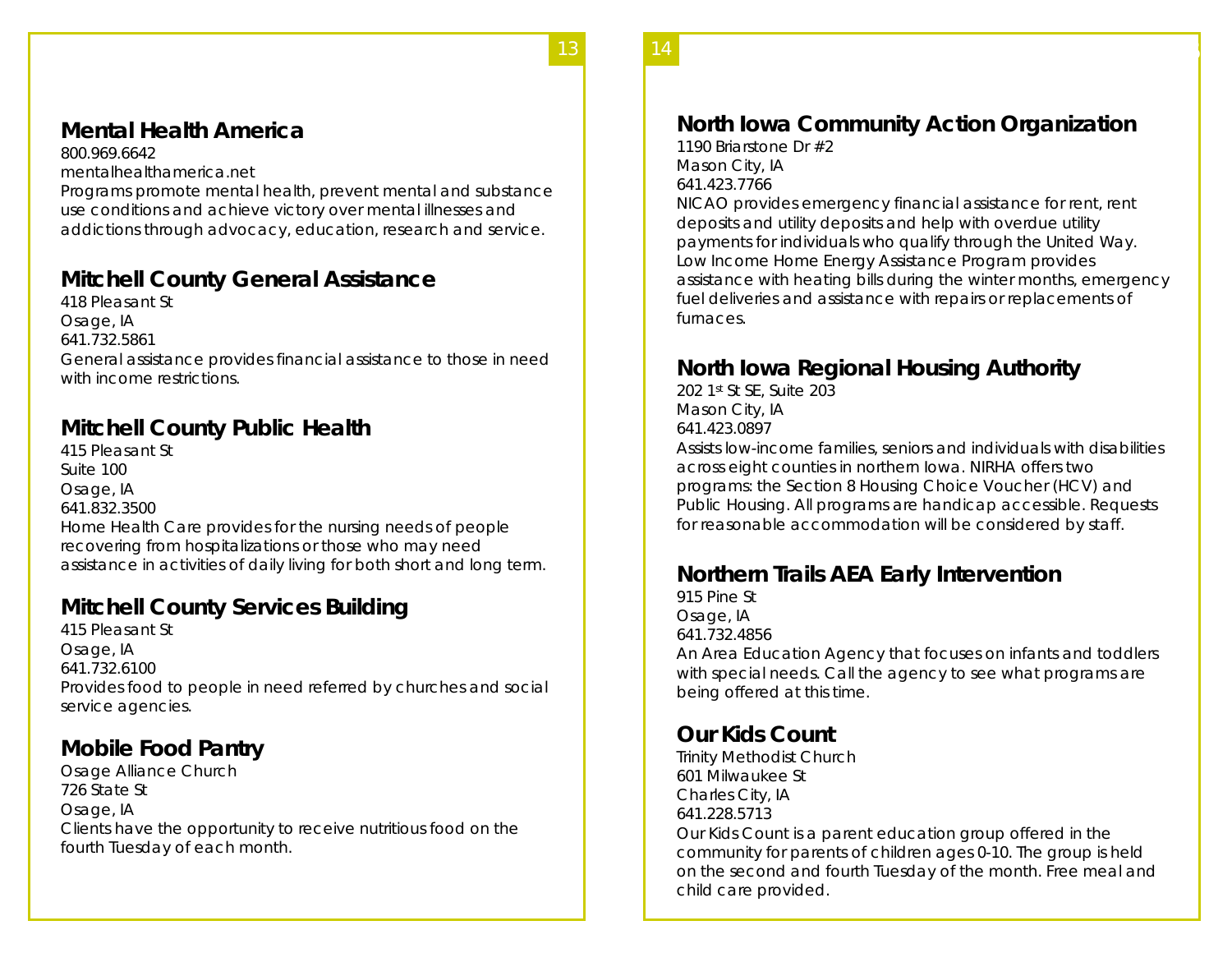### **Parent Partners**

### 641.228.8030

Matches parent mentors who have previously been involved with the child welfare system with a birth parent who is currently involved with the system. Parent Partners are role models, mentors, resources and support.

**16** 15

### **Pathways Behavioral Services**

111 10th St SW Waverly, IA 319.352.1353 Provides substance abuse treatment programs including inpatient and outpatient, support groups, weekly meetings, substance abuse evaluations and other treatment programs.

## **Prairie Ridge Addiction Treatment Services**

320 N Eisenhower 703 N Main St Mason City, IA Charles City, IA 641.424.2391 641.228.1477 prairieridge.net

Offers substance abuse prevention and treatment services to an eight-county north central Iowa area, as well as providing residential care to a statewide population.

### **Promise Jobs**

600 S Pierce Ave Mason City, IA 800.392.2230 / 641.422.1524

Provides work and training services for people in families qualified for Family Investment Program. Services include assessment for job readiness, basic education, post-secondary education, parenting classes, life-skills training, mentoring and family development. The program also pays child care expenses for people involved in these activities and transportation for participants in activities other than paid work.

## **Public Health/Home Health Care**

Mitchell County Public Health 415 Pleasant St, Suite 100 Osage, IA mchhcph.com

Home Health Care services is dedicated to enabling people to be self-supporting and self-sufficient, the stabilization of families, preventing inappropriate institutionalizing and protecting vulnerable children and adults. Home Health Care provides a range of services including assistance with daily needs, household duties, meals, money management and skilled nursing.

16 **17** 

## **Rural Development Housing**

36 Chestnut St Nashua, IA 641.435.4788

For elderly and disabled people. They provide electronic transmission, complete accounting and yearly budgeting, scheduled preventative maintenance, tenant certification and re-certification, completion of all paperwork required by USDA, personal visits to project and close contact with local boards and residents.

## **Salvation Army**

830 State St Osage, IA Provides emergency financial assistance, emergency shelter, food and nutrition programs, and seasonal services.

### **Share Iowa Program**

641.430.9124 —Mason City (Deb) 641.236.3972 —Grinnell (Robin) shareiowa.com

Share Iowa Program provides quality food packages at a reduced cost for those who join and volunteer their time. By volunteering at least two hours a month, individuals are eligible to purchase the food packages provided. Food stamps are accepted. Orders need to be pre-purchased.